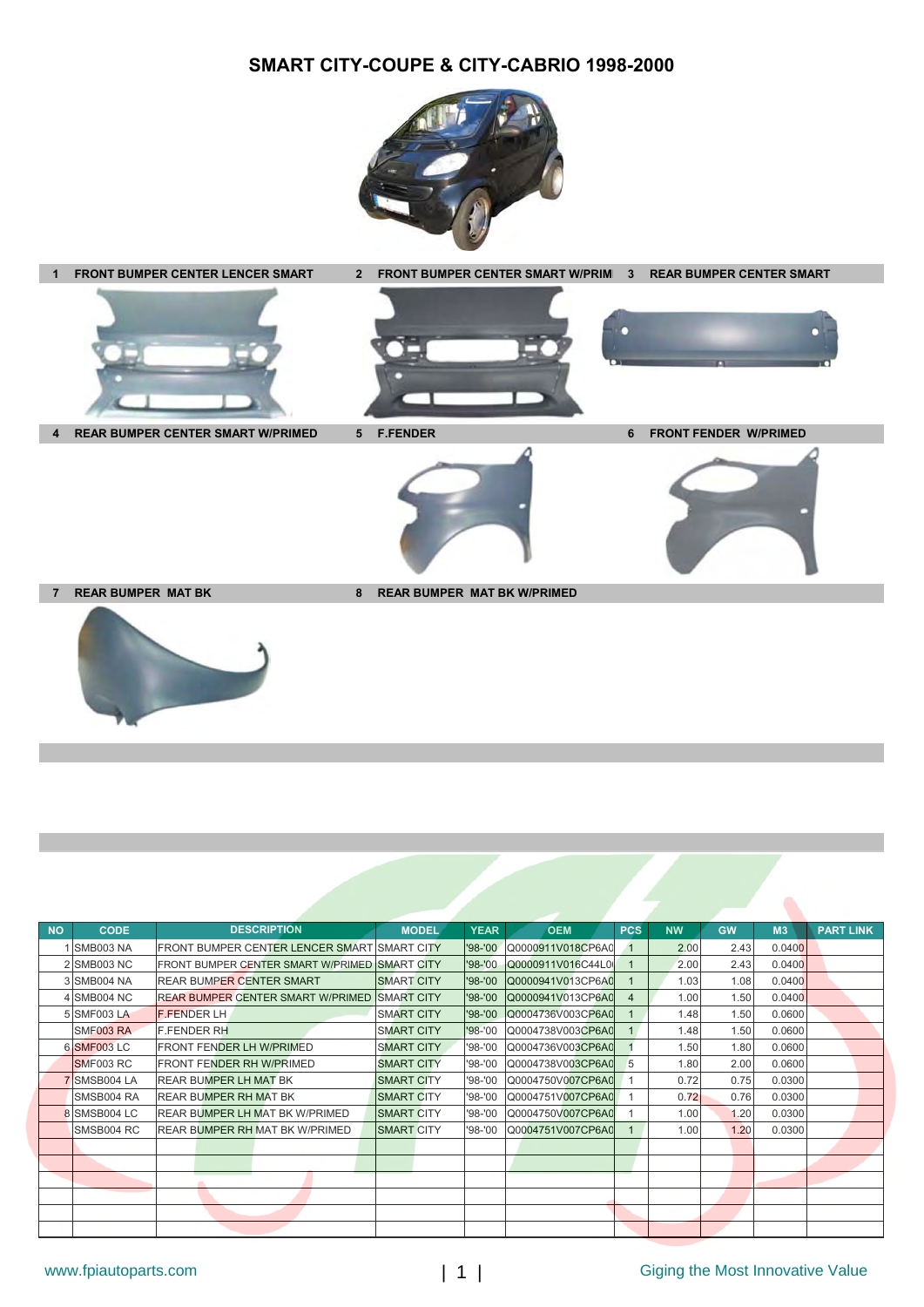## **SMART CROSSBLADE 2003**



**1 F.FENDER MAT BK 2 FRONT FENDER MAT BK W/PRIMED**





| <b>NO</b> | <b>CODE</b>      | <b>DESCRIPTION</b>                     | <b>MODEL</b>      | <b>YEAR</b><br><b>OEM</b> | <b>PCS</b>   | <b>NW</b> | <b>GW</b> | M <sub>3</sub> | <b>PART LINK</b> |
|-----------|------------------|----------------------------------------|-------------------|---------------------------|--------------|-----------|-----------|----------------|------------------|
|           | <b>SMF005 LA</b> | <b>F.FENDER LH MAT BK</b>              | CROSSBLADE        | '03<br>Q0011150V002C04L00 | $\mathbf{1}$ |           |           |                |                  |
|           | SMF005 RA        | <b>F.FENDER RH MAT BK</b>              | <b>CROSSBLADE</b> | '03<br>Q0011151V002C04L00 | $\mathbf 1$  |           |           |                |                  |
|           | 2 SMF005 LC      | <b>FRONT FENDER LH MAT BK W/PRIMED</b> | <b>CROSSBLADE</b> | '03<br>Q0011150V002C04L00 |              |           |           |                |                  |
|           | SMF005 RC        | FRONT FENDER RH MAT BK W/PRIMED        | <b>CROSSBLADE</b> | '03<br>Q0011151V002C04L00 | 1            |           |           |                |                  |
|           |                  |                                        |                   |                           |              |           |           |                |                  |
|           |                  |                                        |                   |                           |              |           |           |                |                  |
|           |                  |                                        |                   |                           |              |           |           |                |                  |
|           |                  |                                        |                   |                           |              |           |           |                |                  |
|           |                  |                                        |                   |                           |              |           |           |                |                  |
|           |                  |                                        |                   |                           |              |           |           |                |                  |
|           |                  |                                        |                   |                           |              |           |           |                |                  |
|           |                  |                                        |                   |                           |              |           |           |                |                  |
|           |                  |                                        |                   |                           |              |           |           |                |                  |
|           |                  |                                        |                   |                           |              |           |           |                |                  |
|           |                  |                                        |                   |                           |              |           |           |                |                  |
|           |                  |                                        |                   |                           |              |           |           |                |                  |
|           |                  |                                        |                   |                           |              |           |           |                |                  |
|           |                  |                                        |                   |                           |              |           |           |                |                  |